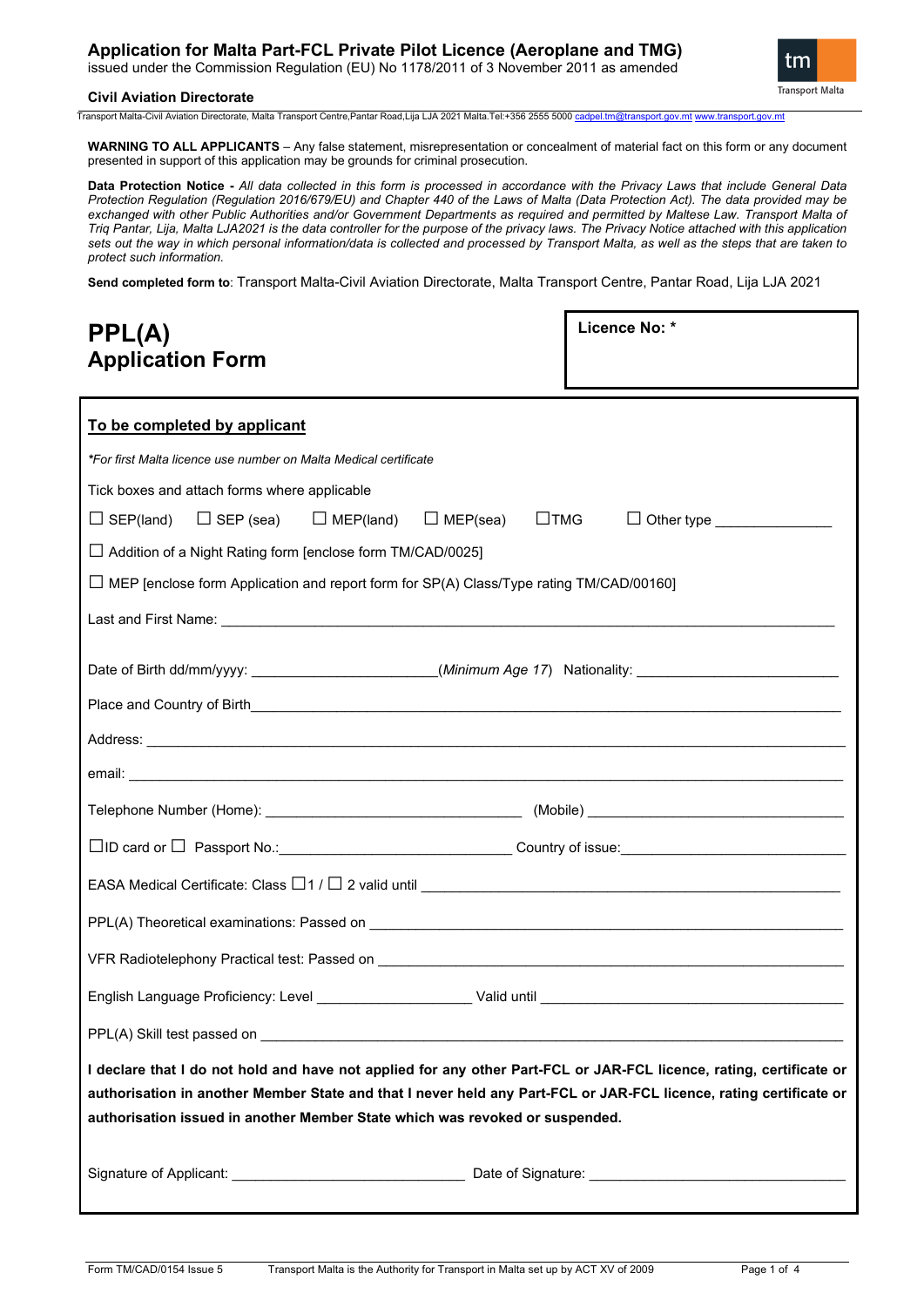Transport Malta-Civil Aviation Directorate, Malta Transport Centre,Pantar Road,Lija LJA 2021 Malta.⊺el:+356 2555 5000 <u>[cadpel.tm@transport.gov.mt](mailto:cadpel.tm@transport.gov.mt)</u> [www.transport.gov.mt](http://www.transport.gov.mt/)

# **PPL(A) Application form**

**Licence No:** 

| To be completed by ATO and signed by Head of Training                                                                                                                                                                                                                                                                                                                                                                                                                                                                                                            |  |  |  |
|------------------------------------------------------------------------------------------------------------------------------------------------------------------------------------------------------------------------------------------------------------------------------------------------------------------------------------------------------------------------------------------------------------------------------------------------------------------------------------------------------------------------------------------------------------------|--|--|--|
|                                                                                                                                                                                                                                                                                                                                                                                                                                                                                                                                                                  |  |  |  |
|                                                                                                                                                                                                                                                                                                                                                                                                                                                                                                                                                                  |  |  |  |
|                                                                                                                                                                                                                                                                                                                                                                                                                                                                                                                                                                  |  |  |  |
| Credit given if applicable Hours: Applicants holding a pilot licence for another category of<br>aircraft with the exception of balloons, can be credited with 10% of their total flight time as PIC on such aircraft up to a<br>maximum of 10 hours. Credit can only be given according to FCL.210.A PPL(A) The credit cannot include the<br>requirement for the 10 hours of supervised solo / 5 hours solo cross country / 270km (150 NM) solo cross country flight.<br>[Enclose copy of licence and relevant pages of log book on which credit has been given] |  |  |  |
| Total Flight Instruction hours completed in aeroplanes or TMGs at ATO: _________(Min 45 hrs less Credit)                                                                                                                                                                                                                                                                                                                                                                                                                                                         |  |  |  |
| Dual Flight Instruction hours completed: ___________ Min 25 hrs of which in FSTD_________ Max 5 hrs                                                                                                                                                                                                                                                                                                                                                                                                                                                              |  |  |  |
| Supervised Solo Flight time Hours: _____ Min 10 hrs including ______ hours of solo cross-country Min 5 hrs                                                                                                                                                                                                                                                                                                                                                                                                                                                       |  |  |  |
| To be completed by Instructor supervising qualifying Solo Navigation flight                                                                                                                                                                                                                                                                                                                                                                                                                                                                                      |  |  |  |
| landings at 2 aerodromes different from the aerodrome of departure have been made.                                                                                                                                                                                                                                                                                                                                                                                                                                                                               |  |  |  |
|                                                                                                                                                                                                                                                                                                                                                                                                                                                                                                                                                                  |  |  |  |
|                                                                                                                                                                                                                                                                                                                                                                                                                                                                                                                                                                  |  |  |  |
| Leg 3: Departure <b>Construct Construct Construct Construct Construct Construct Construct Construct Construct Const</b>                                                                                                                                                                                                                                                                                                                                                                                                                                          |  |  |  |
|                                                                                                                                                                                                                                                                                                                                                                                                                                                                                                                                                                  |  |  |  |
|                                                                                                                                                                                                                                                                                                                                                                                                                                                                                                                                                                  |  |  |  |
|                                                                                                                                                                                                                                                                                                                                                                                                                                                                                                                                                                  |  |  |  |
|                                                                                                                                                                                                                                                                                                                                                                                                                                                                                                                                                                  |  |  |  |
| To be completed by an authorised Flight Radiotelephony Examiner                                                                                                                                                                                                                                                                                                                                                                                                                                                                                                  |  |  |  |
|                                                                                                                                                                                                                                                                                                                                                                                                                                                                                                                                                                  |  |  |  |
|                                                                                                                                                                                                                                                                                                                                                                                                                                                                                                                                                                  |  |  |  |
| RT Examiner Certificate No. 2008. 2009. The Second Line of Art Examined Art Examined Certificate No.                                                                                                                                                                                                                                                                                                                                                                                                                                                             |  |  |  |
|                                                                                                                                                                                                                                                                                                                                                                                                                                                                                                                                                                  |  |  |  |
| The ATO confirms that the candidate has been trained according to the approved syllabus and<br>assures the required proficiency level.                                                                                                                                                                                                                                                                                                                                                                                                                           |  |  |  |
| Signature of Head of Training: _______________________                                                                                                                                                                                                                                                                                                                                                                                                                                                                                                           |  |  |  |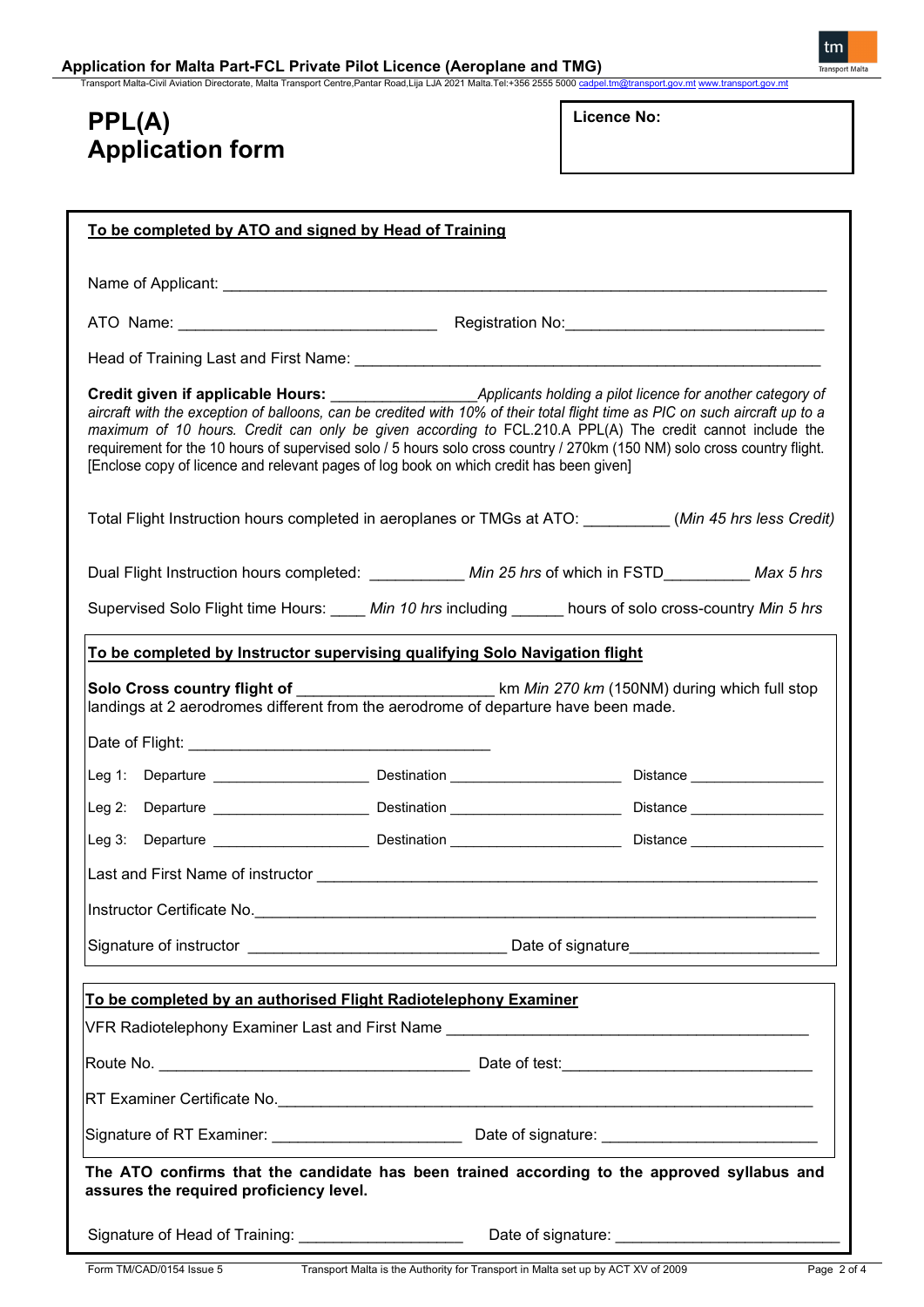Transport Malta-Civil Aviation Directorate, Malta Transport Centre,Pantar Road,Lija LJA 2021 Malta.Tel:+356 2555 5000 g

# **PPL(A) Application form**

**Licence No:** 

| Submission Instructions    |                                                                                                                                                                 |                                     |
|----------------------------|-----------------------------------------------------------------------------------------------------------------------------------------------------------------|-------------------------------------|
| <b>Documents Required:</b> |                                                                                                                                                                 | <b>Office</b><br><b>use</b><br>Only |
|                            | 1. A copy of the Malta ID Card (both sides) or Passport<br>[Original has to be presented before licence is collected]                                           |                                     |
|                            | 2. A copy of the Medical Certificate<br>[Original has to be presented before licence is collected]                                                              | [2]                                 |
|                            | 3. Log Book - All flight instruction / ground instruction /<br>under supervision flight entries must be signed by the instructor                                | 3                                   |
|                            | 4. A copy of the PPL(A)Theoretical Knowledge Examination Results<br>[If not issued by Transport Malta original has to be presented before licence is collected] | $\left( 4\right)$                   |
| 5.                         | Copy of RT Examiner authorisation if not issued by Transport Malta                                                                                              | G                                   |
| 6.                         | Copy of ATO Approval Certificate if not issued by Transport Malta                                                                                               | $\bigcirc$                          |
| 7.                         | Copy of Examiner Certificate if not issued by Transport Malta                                                                                                   | 7                                   |
| 8.                         | Copy of Language Proficiency Certificate                                                                                                                        | $\bigotimes$                        |
| 9.                         | Copy of any licence for which credit is claimed<br>[Original has to be presented before licence is collected]                                                   | [9]                                 |
|                            | 10. Original PPL skill test form required                                                                                                                       |                                     |

# **It is important to send all the documents to avoid a delay in the issue of the licence.**

**Fee**: The applicable fee in the Malta Air Navigation Order / Scheme of Charges on the Transport Malta website has to be submitted with the application.

**Queries**: If you need additional information send an email to [cadpel.tm@transport.gov.mt](mailto:cadpel.tm@transport.gov.mt) to the attention of **Personnel Licensing Section, Civil Aviation Directorate** giving your contact telephone number.